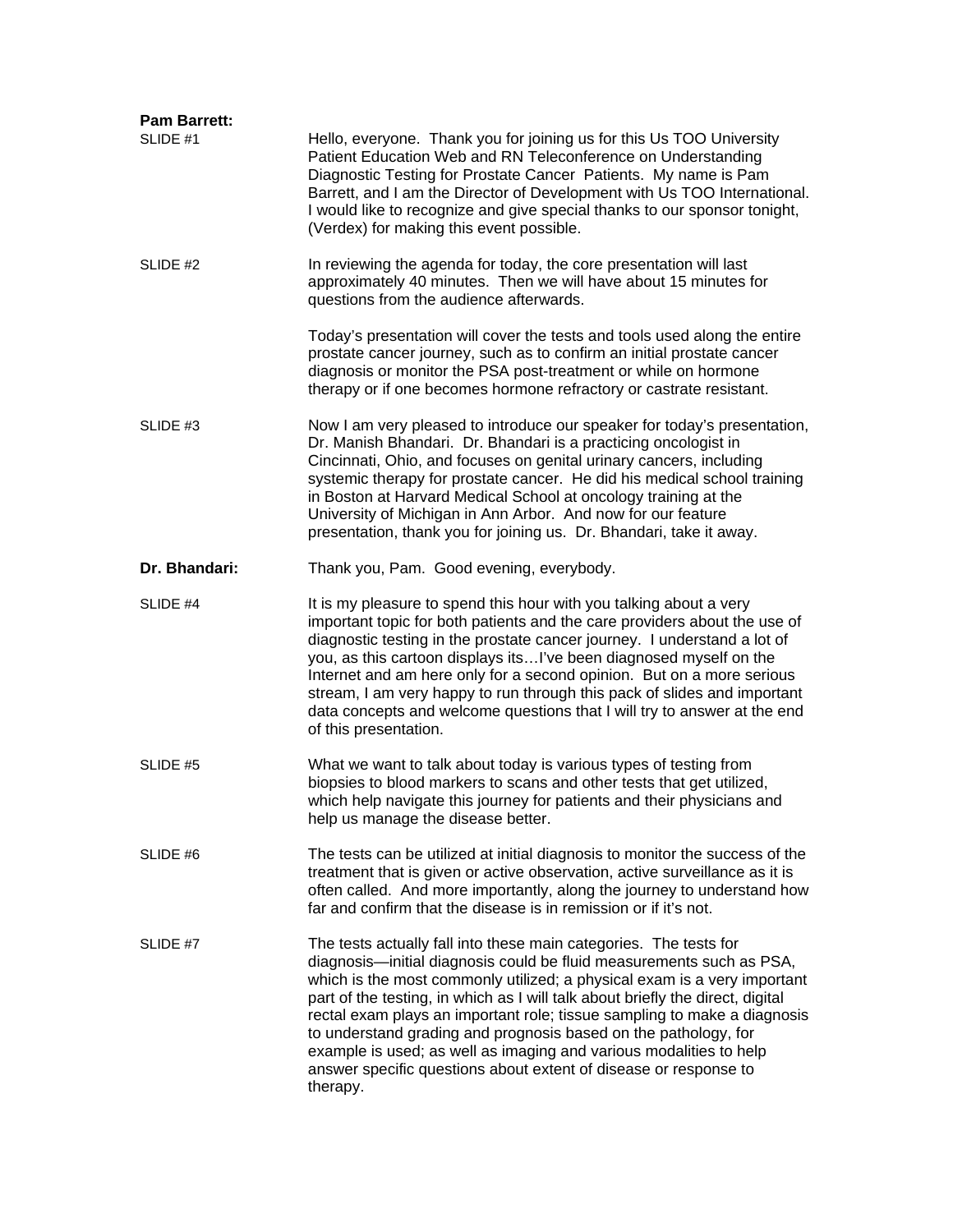SLIDE #8 Here for example at the time of initial diagnosis, we see that often a rectal exam is performed because the prostate sits very adjacent to the rectum, as shown on the left side, where the finger has gone into the rectum and the physician is feeling a nodule. But as many of you know, unfortunately the entire prostate cannot be felt through the rectal exam. So while this is a very useful test, unfortunately half the nodules that are cancer cannot be felt by the DRE. And DRE hence is useful but not complete assessment or doesn't make the diagnosis all the time. For example, it shows when a lesion may be small, like T-1, often it is within the capsule, within the prostate, and does not create an indentation of the rectum and cannot be palpated. But equally importantly when it is locally advanced like in T-3 or T-4, that can be very helpful to make a diagnosis.

SLIDE #9 PSA is one of the most heavily utilized, controversial and debatable tests in all of prostate cancer, as many of you know. It is actually a glycogen protein, glycoprotein only secreted by prostate tissue. No other tissue in the body except the prostate makes PSA. And the problem is that not just cancer but normal prostate also makes PSA. Usually levels of PSA between 4 and 10 only have about 20 percent chance of being cancer; however, if they are above 10, it is a two-thirds chance that that PSA excess is coming from the cancer of a prostatic origin. Equally importantly is the fact that 25 percent of men with cancer may not have an elevated PSA. And the extreme, very rare but very aggressive tumors may not make any PSA. So while PSA is helpful, it is not the only test. It is a helpful test, but not the only test, as many of our participants this evening are aware about.

> As many of you know, PSA is actually bound to protein in the blood. However, some of it is free floating, and free floating PSA or the free PSA is also measurable. Most men have a low fraction of free PSA. However, when that fraction becomes high, it is less likely associated with cancer; but when it gets very low, it is more likely associated with cancer. A free PSA test may spare an unnecessary biopsy, but this really has to be taken in the context of a lot of other parameters, including the rate of rise of PSA. So it is really best discussed with your physician or urologist about the utility of free PSA and whether that should be used in making a cancer diagnosis and proceeding to biopsy. Also importantly, I know that there is a lot of discussion about PSA. And while it is the same test, a PSA that is tested initially for making a diagnosis for primary screening has very different issues and utility parameters than when it is utilized after patients have had therapy to monitor the disease. And it has very different utility to understand if people are responding to therapy if the PSA is elevated. So even though you might here controversy in the press that a PSA is a useless test, you have to really put that in the context. Very often the controversy is about the utility of PSA for initial screening. And the same test but applied later for disease monitoring has very different parameters and implications and can be a very useful test. So please bear that in mind.

SLIDE #10 I am not coming on to another very useful score or testing modality, which is the Gleason score. As many of you know, a biopsy is obtained. Several tissue cores may be obtained from different sextants or parts of the prostate gland. And a Gleason score is calculated based on the initial …development of the score by Dr. Gleason and is a very fundamental, useful score because it has implications on initial what to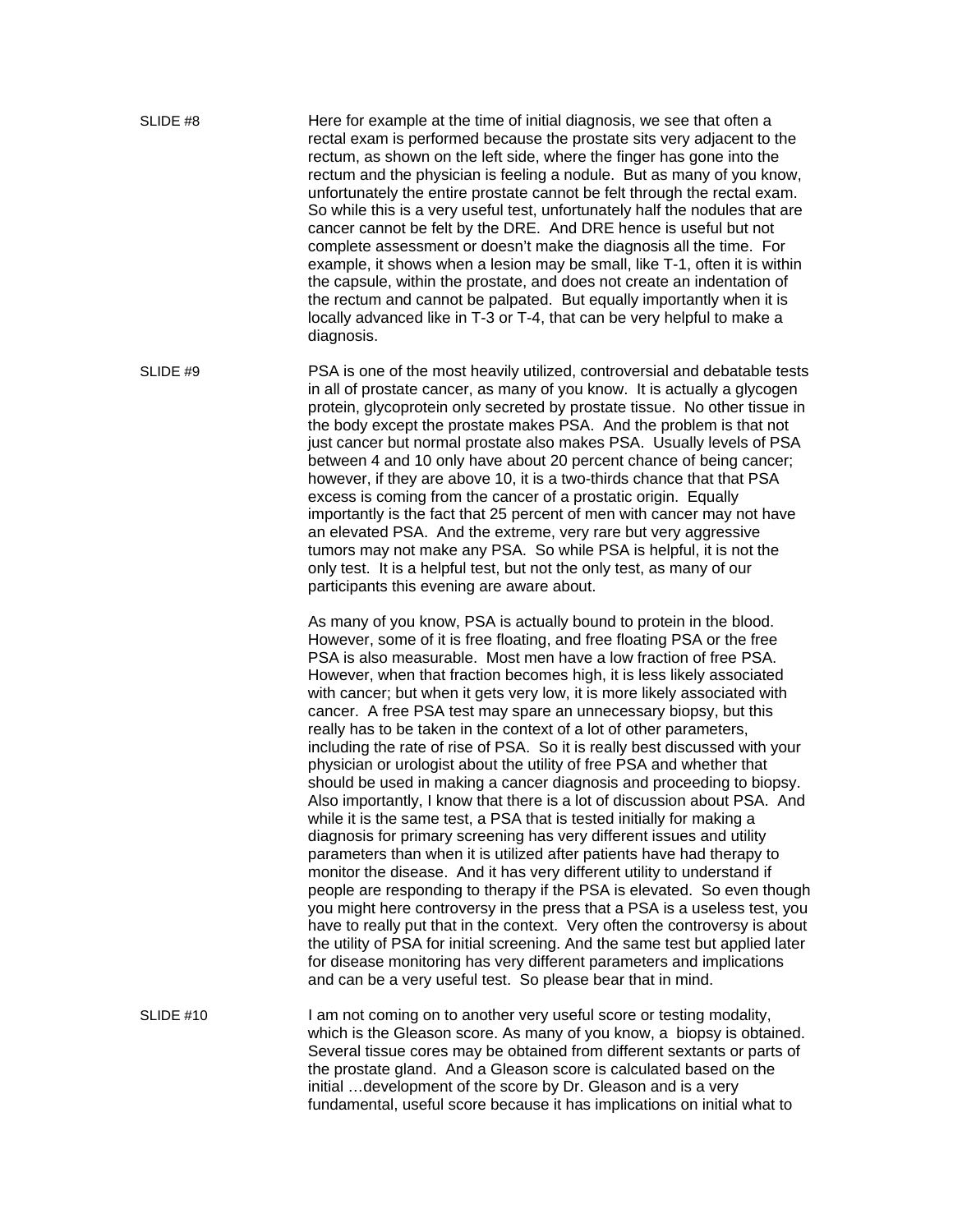do. Should we just simply monitor for more (indolents) a low Gleason scores. Gleason usually runs from 2 to 10. Or a high Gleason score has implications on the overall life expectancy of the patient. Gleason is determined by the sum of two different numbers. The first number indicates the aggressiveness of the type of cancer cell that's in the most dominant or most numerous part of the tissue. And the second number indicates the second most numerous part of the cancer. Those two numbers are added to give a Gleason sum or a Gleason score. And hence, the Gleason that you see is the summation of two different numbers. SLIDE #11 A Gleason score from 2 to 4 denotes low, aggressive tumor that can often be actively surveyed or followed. A Gleason score of 5 to 6 is a mildly aggressive cancer. Gleason 7 is more moderately aggressive. And 8, 9, and 10s are felt to be very aggressive. Also note that different histologies can be combined to give you a summation. So 3 plus 4 may be a Gleason 7, and that is not the same as 4 plus 3. Usually 3 plus 4 Gleason 7 will be a little more indulent disease than 4 plus 3 because the first number denotes the majority, the most predominant histology in the biopsy. SLIDE #12 Initially at the time of diagnosis, staging is also undertaken, and often we hear the term Stage I, Stage II, Stage III. For prostate cancer, what does it mean? Stage I is usually cancer that is only confined to the prostate gland and is usually small enough. Like I showed you in a previous slide, it cannot be palpated with direct digital rectal exam. Stage II is when it is only far in the prostate but big enough to palpate. Stage III is when it is not just confined to the prostate but yet has not metastacized outside of the pelvic area, such as may have spread to the nearby seminal vesicles. And Stage IV usually denotes that it has gotten outside the gland and has metastacized or spread to distant tissue, which is bone metastasis. These next few slides are more conceptual slides to make us understand better what is the life cycle over the entire course of prostate cancer so we understand the terminology better. Very important to understand is that not every patient will go through all these stages. As a matter of fact, a lot of patients will initially get the initial treatment and be cured and never have to face the further aspects of this disease. But if we were to take the presumption that the entire biology…if we look at the entire life cycle, then what we see is that initially when we are diagnosed either because of a nodule palpated under rectal exam or elevated PSA, initially patients undergo testing and get local initial therapy, whether it be prostatectomy or external beam radiation or radiation beads, as may be relevant and decided by the patient and their physician. And that's called initial local therapy for local treatment. SLIDE #13If that treatment unfortunately does not life long control the disease, very often what we find nowadays after a variable interval of time is the PSA starts to rise. And that is often called biochemical progression or PSA relapse or biochemical only disease, which is when the PSA starts to show a trend of rise. Very problematic in this area is that not all PSA rise is absolutely diagnostic of cancer recurrence because sometimes, for example, if there is some viable amounts of prostate tissue left, you could have some PSA rise because of normal prostatic tissue growth. And this really should be discussed with your physician and various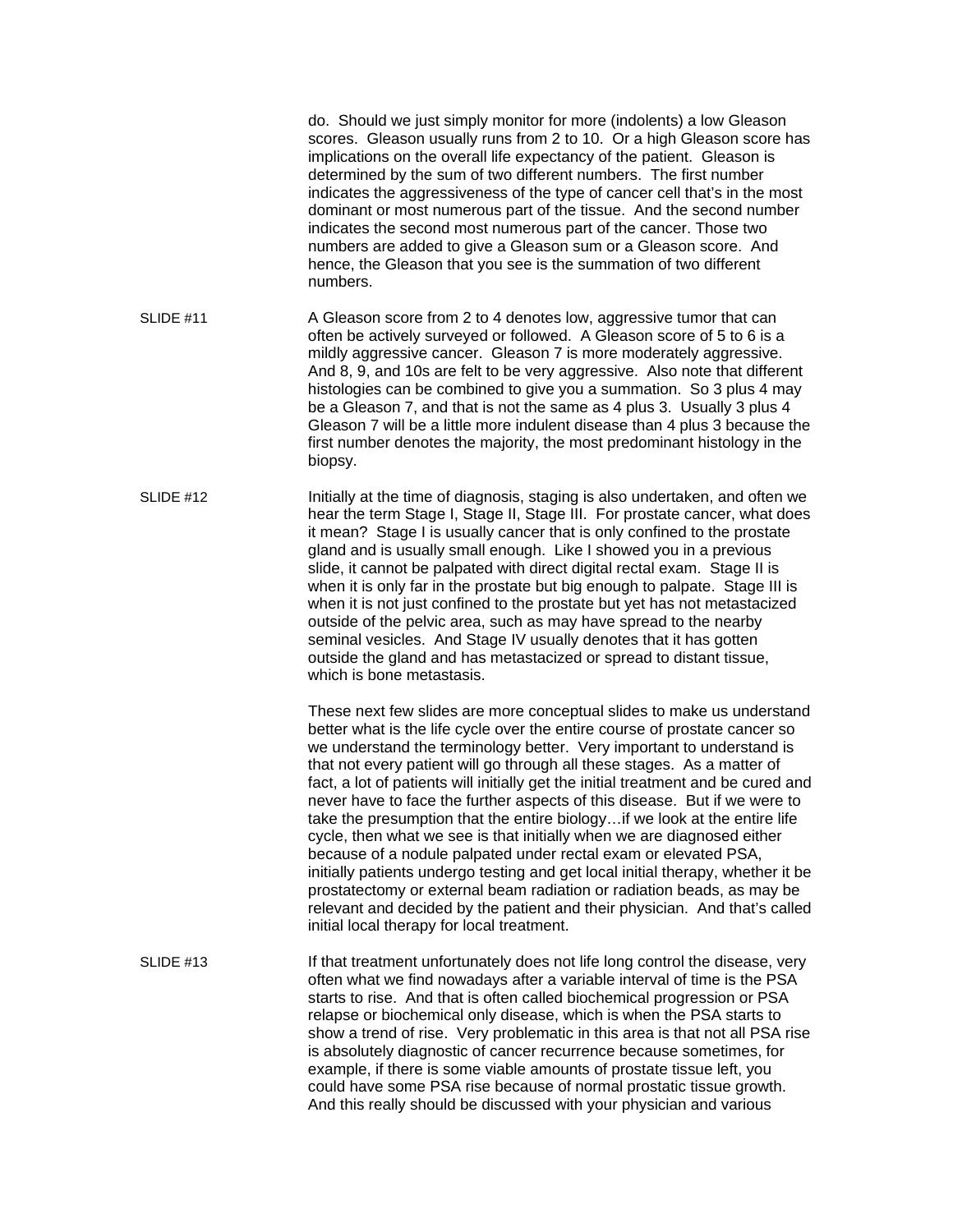|           | parameters, including what was the Gleason initially if you went for<br>surgery and if all the margins were negative, how long after initial<br>treatment did we obtain nadir, and what was the rate and how long after<br>initial therapy was the PSA rising? All of these parameters, including at<br>that pointwhat the rate is a term that we will talk about later again,<br>PSA doubling time. All of those get utilized to really see if there is<br>evidence of relapse or biochemical relapse by PSA criteria. And as I<br>mentioned earlier, the PSA-the same test that is used initially for<br>screening has very different scientific parameters and validity when it is<br>used for initial screening as opposed to when it is used for surveillance to<br>see if the cancer has come back.                                                                                                                                                           |
|-----------|---------------------------------------------------------------------------------------------------------------------------------------------------------------------------------------------------------------------------------------------------------------------------------------------------------------------------------------------------------------------------------------------------------------------------------------------------------------------------------------------------------------------------------------------------------------------------------------------------------------------------------------------------------------------------------------------------------------------------------------------------------------------------------------------------------------------------------------------------------------------------------------------------------------------------------------------------------------------|
| SLIDE #14 | But just to make the concepts correct, I introduce this slide that shows<br>tumor burden. And then you see after the initial drop that the PSA went<br>down, the tumor burden went with initial therapy. When the PSA starts<br>rising but there is no other detectable sign of cancer such as through<br>bone scans, CAT scans, whatever radiographic modality we use-when<br>the PSA is the only marker of disease coming back, that is called<br>biochemical progression of PSA relapse.                                                                                                                                                                                                                                                                                                                                                                                                                                                                         |
| SLIDE #15 | Then we introduce the term that is called hormone response. Very often<br>if the PSA starts to rise, testosterone or the male hormone is very<br>important and usual growth promoter for prostate cancer. And if therapy<br>such as androgen deprivation or androgen suppression is introduced,<br>such as with a (GNRH) injection, you will see the tumor burden decrease<br>and the PSA often go down. That phase of disease when there is only<br>biochemical progression, no growth, metastatic disease visualized on<br>any scans—that is called PSA progression. PSA progression can be<br>controlled when you introduce hormonal therapy. Invariably at some<br>time, very often what happens is that over time the hormonal control of<br>the cancer starts to fail. And you could have progression of disease.<br>That may be still with biochemical only progression or may be with<br>actually growth disease visualized on a scan, such as a bone scan. |
| SLIDE #16 | That stage of progression is called hormone refractory disease or<br>androgen-insensitive disease when hormonal maneuvers such as<br>gonadal suppression, GNRH suppression doesn't control the disease.<br>That term such as hormone-refractory disease or androgen-insenstive<br>disease is introduced.                                                                                                                                                                                                                                                                                                                                                                                                                                                                                                                                                                                                                                                            |
| SLIDE #17 | Again as I mentioned, this may be biochemical only, such as when the<br>PSA starts to rise again after a time interval when the PSA becomes<br>undetectible due to hormonal therapies such as injections of Lupron,<br>Zoladex, etc. Or it may be hormone refractory or androgen insensitive<br>with the presence of organ or bone metastasis. Most often, the majority<br>of the time, prostate cancer is bone seeking and there will be evidence of<br>bone metastasis, but not always. Pretty much the scientific community<br>now is trying to get away from the term of hormone refractory and<br>instead preferring the term androgen insensitive or castrate resistant as<br>the more appropriate medical terms.                                                                                                                                                                                                                                             |
| SLIDE #18 | Ultimately at some point, you start to visual the presence of cancer within<br>organs, such as can be detected by bone scans, x-rays, CAT scans.<br>And that used to be called D3 disease, D2 disease, metastatic disease.<br>We have gotten away from the D staging, and we pretty much call that<br>Stage IV, metastatic prostate cancer.                                                                                                                                                                                                                                                                                                                                                                                                                                                                                                                                                                                                                         |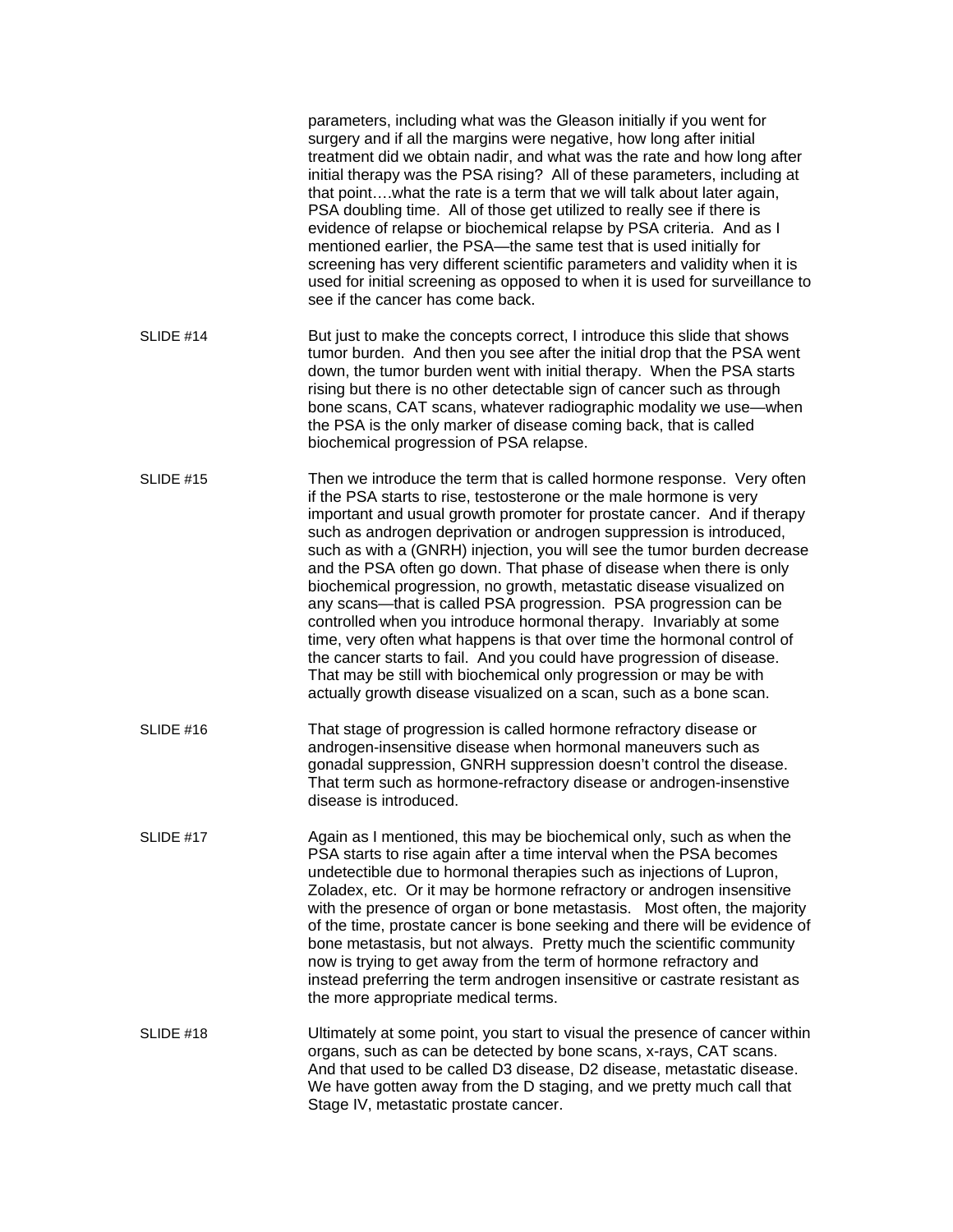| SLIDE #19 | Ultimately after some interval of disease control, which can be highly   |
|-----------|--------------------------------------------------------------------------|
|           | variable but at some point that hormonally responsive disease, even      |
|           | metastatic disease, unfortunately starts to not remain hormonally        |
|           | responsive and can progress further, where chemotherapy is being         |
|           | studied and is currently utilized for management of growth of metastatic |
|           | disease.                                                                 |

SLIDE #20 So in monitoring disease through all of the life cycle from initial diagnosis to response to initial therapy, whether it be surgery or radiation or bead implants or anything else that is undertaken, to subsequent management of when the disease has come back, and then how well the disease responds to the next line of therapy, such as either salvage radiation to the prostatic bed or use of hormonal therapy, these various diagnostic tests become useful, PSA obviously being the most common one utilized. And after disease relapse for quite a while PSA becomes very informative in understanding the biology of disease and response to therapy. Again, those have to be used in context of how aggressive the disease was, how organ confined it was, and individual situations need to be best discussed with your own physician.

SLIDE #21 A closer look at some of the tools—we use imaging such as scans to check the extent of threat of cancer to adjacent tissue, such as lymph glands, lymph nodes, as well as to bone. PSA, which we all know about. Also very important modalities in testing is the amount of testosterone and dihydrotestosterone that is a growth promoter for cancer, particularly prostate adenocarcinoma. Other cellular assays or molecular analysis may be undertaken. And a big area of research is trying to understand the gene expression of individual tumors. But that is still in the research arena and not everyday common practice to submit tumor for genomic analysis. But I visualize the day where beyond just Gleason scoring, we will enter the era where we will be able to submit one patient's tumor for more accurate genomic analysis to understand what genes are up or down regulated so that we may more intelligently predict biology and equally importantly be able to determine what is the best modality of therapy initially based on genome expression and genomic profiling. That is coming around in some other cancers such as breast cancer, but we are not there yet in the arena of prostate cancer. Lastly, another interesting and very useful modality, particularly when people start to have metastatic disease, is a diagnostic tool called a circulating tumor cells that are becoming more common practice in medical oncology but not useful and not utilized yet for the initial diagnosis of cancer. And I will have a few slides to talk about circulating tumor cells as well.

SLIDE #22 **In terms of imaging or x-rays, there are various types of x-rays utilized** magnetic resonance imaging or MRI is particularly good at imaging soft tissues, such as muscle, ligaments, lymph glands, and is often utilized initially maybe to look at if the cancer has broken through the prostate capsule and if the lymph glands around the prostate show signs of growth or abnormal size that would make a surgeon worry that the cancer has already spread outside the prostate, in which case undertaking surgery may not really best control the disease. So MRI is utilized for answering very specific questions like that. CAT scans are also utilized, but they do not image soft tissue as well as MRI does. Ultrasound can also be utilized, which you have found ways to (extent demarked) disease or abnormality. Ultrasound is not…it is great for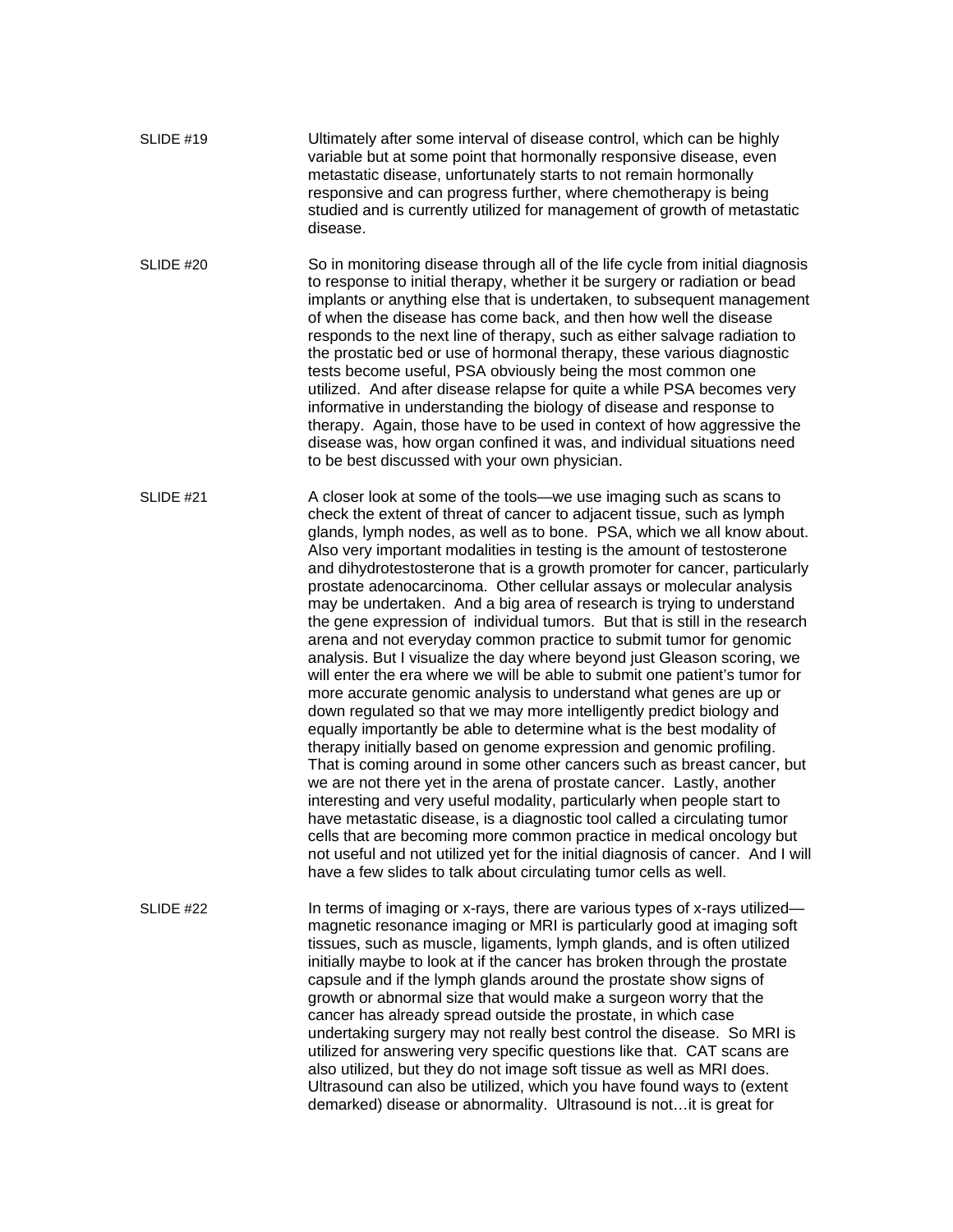localizing an image grossly of the prostate and where for example biopsies should be done to cover all areas of the prostate on both sides of the gland. But ultrasound is not that useful as MRI to look at the lymph nodes around the prostate. So again each test has its positives and its negatives as to how much information it can provide, as well as how aggressive the testing is. So ultrasound, for example, is a great test (and a rectal) sometimes to help the surgeon localize which parts of the prostate to biopsy, but it is not that helpful as MRI to see the characteristics and size of the lymph glands around the prostate. PET scan is an up and coming modality and very useful. More studied and used for more distant disease to make sure that the cancer has not gone outside. But it has limited utilized initially currently in initial prostate cancer diagnosis. Particularly low grade tumors such as Gleason score 2, 3, 4 often can come negative in the PET scan. PET scan uses an injection of glucose that is radiolabeled. Tissues that are fast growing, such as aggressive tumors, but not just tumors—abcesses or infection or inflammation, can also light up on a PET scan. Last but not least is a modality which is often used called a bone scan where a tracer or material that particularly deposits in bone is injected. Then images are obtained after a time interval. And for example, the image that is shown in the bottom box shows in the pelvis the areas of bone where the arrows reveal that the uptake is more on that side of the pelvic bones than on the other side, demarkating that there is some abnormality and higher metabolic activity within the bone. Now again, not all uptake is from cancer. For example, arthritis and joints or trauma or injury from whatever cause can also light up on bone scans. So it all has to be put in clinical context. But bone scan is very useful to ask some of these questions and to check if the cancer has already spread to bone.

 Some of the tests that used to be used that are not on this slide, such as the prostacin scan, which is a PSA honing scan, have a lot of falsepositives and false-negatives and has fallen out of favor. But there are some centers still that utilize it. So I will not critique and talk extensively about prostacin scans, but they are in all the literature and not much utilized now because the test hasn't been that useful in most centers.

SLIDE #23 A quick word about testosterone and DHT. Prostate cancer cells, most of them, are driven by what is called the androgen receptor, which binds to testosterone or dihydrotestosterone. And these two male hormones are like fertilizers that make the seeds of the prostate cancer grow. And very often treatment attempts to bring the levels of these two hormones way down. But a lot of the side effects of hormonal therapy from fatigue and bone mass loss and loss of sexual function, anemia—a lot of side effects are driven by the loss of these two important hormones as part of suppressing testosterone. Testosterone, particularly in the prostatic tissue, is converted to the more active form, dihydrotestosterone, DHT. And these tests are also utilized both to obtain a baseline level to assess efficacy of hormonal therapy. And then very often when sometimes you do a stop-and-go approach, what is called intermittent androgen deprivation to minimize the side effects of bringing the testosterone levels down…so sometimes we give hormonal therapy for awhile, get the PSA to undetectible, and then patients go off hormonal therapy for awhile. These hormone levels are useful to monitor the state of the gonadal axis as it is called, to see if patients really are in an endocrinesuppressed state or a relapse state.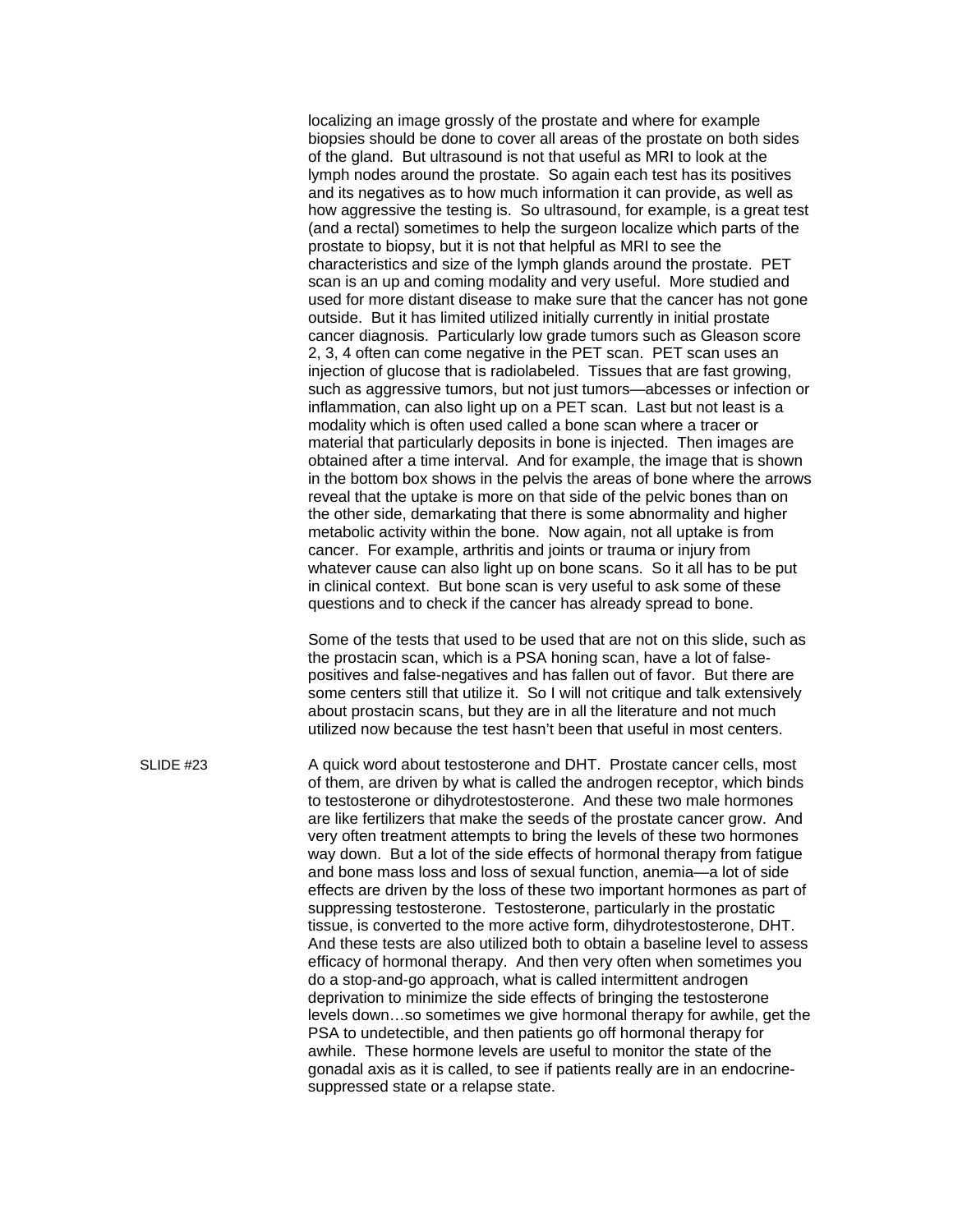SLIDE #24 As I had mentioned already, but PSA is very helpful for monitoring disease over time to make sure that there is not biochemical relapse or metastatic disease that has come back. If a PSA continues to rise, it is very important to follow up with your physician. Just a single PSA rise is not diagnostic of cancer recurring. But the pace of rise and another term which I will talk about—PSA doubling time—becomes very important at that phase of disease. As I mentioned, other things beyond cancer, such as prostatic tissue that has been left behind that starts to grow or inflammation can also lead to a rise in PSA. And that is what makes the management of prostate cancer fairly challenging.

SLIDE #25 One concept I talked about was PSA doubling time. It is simply the time interval it takes for PSA to double in value, for example go from a value of 1 to 2 or 2 to 4. PSA doubling time is very important, specifically when we are monitoring recurrent prostate cancer. A doubling time that is below 3 months, that means that every 3 months the PSA is doubling, is a harbinger of more likely recurrent disease and aggressive disease with a poorer outcome. And a PSA doubling time over 15 months has been validated as a more favorable type of recurrent disease. Then a PSA doubling time that is in-between those two intervals isn't immediate. Other parameters such as how long after initial therapy the PSA came back, what was the initial Gleason score—those kind of parameters also are very useful in overall determining the prognosis or outcome.

> A very useful tool that is available on the Memorial-Sloan-Kettering website to plug in PSAs and dates when they were obtained to more accurately determine the doubling time is available on the Memorial-Sloan-Kettering website. MSKCC.org. They actually have a search box on the main page. If you simply type in "PSA doubling time", or if you go to common search engines on the Internet, such as Yahoo!, Google, and type in "Memorial-Sloan-Kettering" and PSA doubling time tool, you can come up with this tool box that is very helpful in determining the doubling time. Doubling time is sometimes initially problematic because not every PSA doubles at a constant rate. Sometimes you can have PSAs that plateau and even drop before they rise again. So it is not simple plotting of months. You have to put in multiple values and the doubling time is more accurate not just from…you need a minimum of 3 measurements. With two you cannot determine the doubling time. You at least need 3 different PSA values over a month a part or a longer time interval apart. But then the more values you have, the more accurate the doubling time will be. And very often initially when the PSA starts to rise, this may be an important reason why the physician involved in your care might not automatically start some therapy but will want to wait for a couple of time measurements of PSA to more actively determine the PSA doubling time.

> In the time interval that we have left of about 10 minutes, I wanted to also take some time to discuss something that is less discussed in most prostate cancer support groups I have gone to and is a very useful new test, especially in the medical oncology area when people have presence of more advanced Stage IV disease, what is called the circulating tumor cell. So I do appreciate that from the little that I have presented there are a lot of questions you might as an audience have about the dynamics of PSA, PSA doubling time, what should you do based on that value. And sometimes it is hard to just make a blanket recommendation because it is specific to an individual's risk parameters. At least through this I hope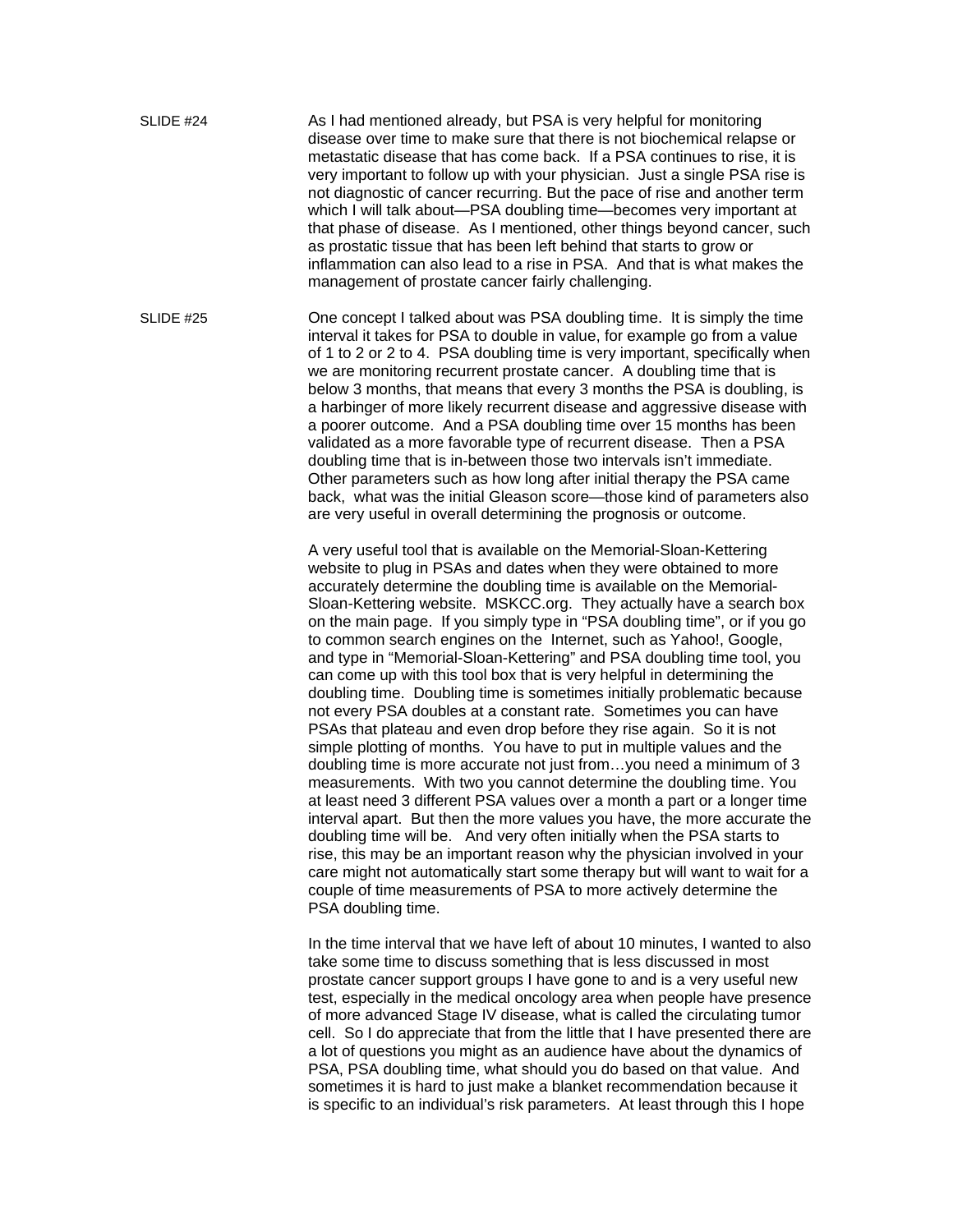I can at least search on some of the terms that are utilized in everyday practice so you can have a base for asking those questions from your physicians.

SLIDE #26 So what is a circulating tumor cell? Circulating tumor cells is actually measurable, visualizable cell that has broken away and detached from the mass bulk of the solid tumor and invades to the basement membrane of wherever the tumor is sitting and enters circulation into the blood stream and starts to enter circulation. Believe it or not, we've known about circulating tumor cells for over 100 years when physicians particularly with melanoma, when patients had very advanced melanoma, took the patients' blood and studied that under the microscope and they actually found dark, black, ugly-looking cells in circulation just because melanoma makes a lot of melanoma black pigment. Even before the era and arena of modern, scientific tools people were able under the microscope, looking at a slide or a film of blood, be able to see these cancer cells in circulation. So circulating tumor cells have been known for a long time. But how to scientifically utilized a quantitative methodology when they are present and understand what do they mean over response to therapy or what do they mean for the life of a patient has only come about in the last decade or so, particularly for prostate cancer, the last 5 years.

SLIDE #27 Why circulating tumor cells are important is because they are rarely if ever found in healthy patients. There is a cutoff of circulating a certain number of tumor cells after which pretty much they are only found in patients with cancer. Low levels like 1 or 2 circulating cells, epithelial cells, can be present due to a phenomenon called benign epithelial transport where epithelial cells from different organs in the body can enter the blood stream and circulate. But pretty much after that, circulating tumor cells are only present in cancer patients. For example in this slide, there is all these dots that you can see on the graph. Let me walk you through that. The very first set of slides…there is a green bunch of dots that show healthy people, those that we know do not have cancer, with the best testing that we know. It appears that there were some patients, such as 3 percent out of 295 that had 1 to 2 circulating tumor cells. But pretty much after 3, there were no healthy patients who had an elevated circulating tumor cell count. If you look at the lighter green color, you see that people with benign diseases such as fibrocystic disease of the breast or inflamed prostate are a little more likely to have a little higher CTC or circulating tumor cell count. But when you start to use a cutoff of 3, you see that in actual cancer patients, such as those in the two slides of the purple, which is metastatic breast cancer, those in the two bars with the blue, which is metastatic…in this case it is the last 2 bars, the brown, are prostate cancer. You start to see the presence of high circulating tumor cells only in the presence of metastatic disease. The blue is colorectal cancer. Those are patients with colorectal cancer that had metastacized. So now this technology has been validated for metastatic breast, metastatic colorectal; and the last two bars we see in the brown are patients with metastatic prostate cancer, who start to exhibit a fairly high presence of circulating tumor cells. And these cells are very helpful and they are prognostic at the very first time of measurement, and equally very helpful in determining when a new specific line of therapy is started for patients if they are going down or not.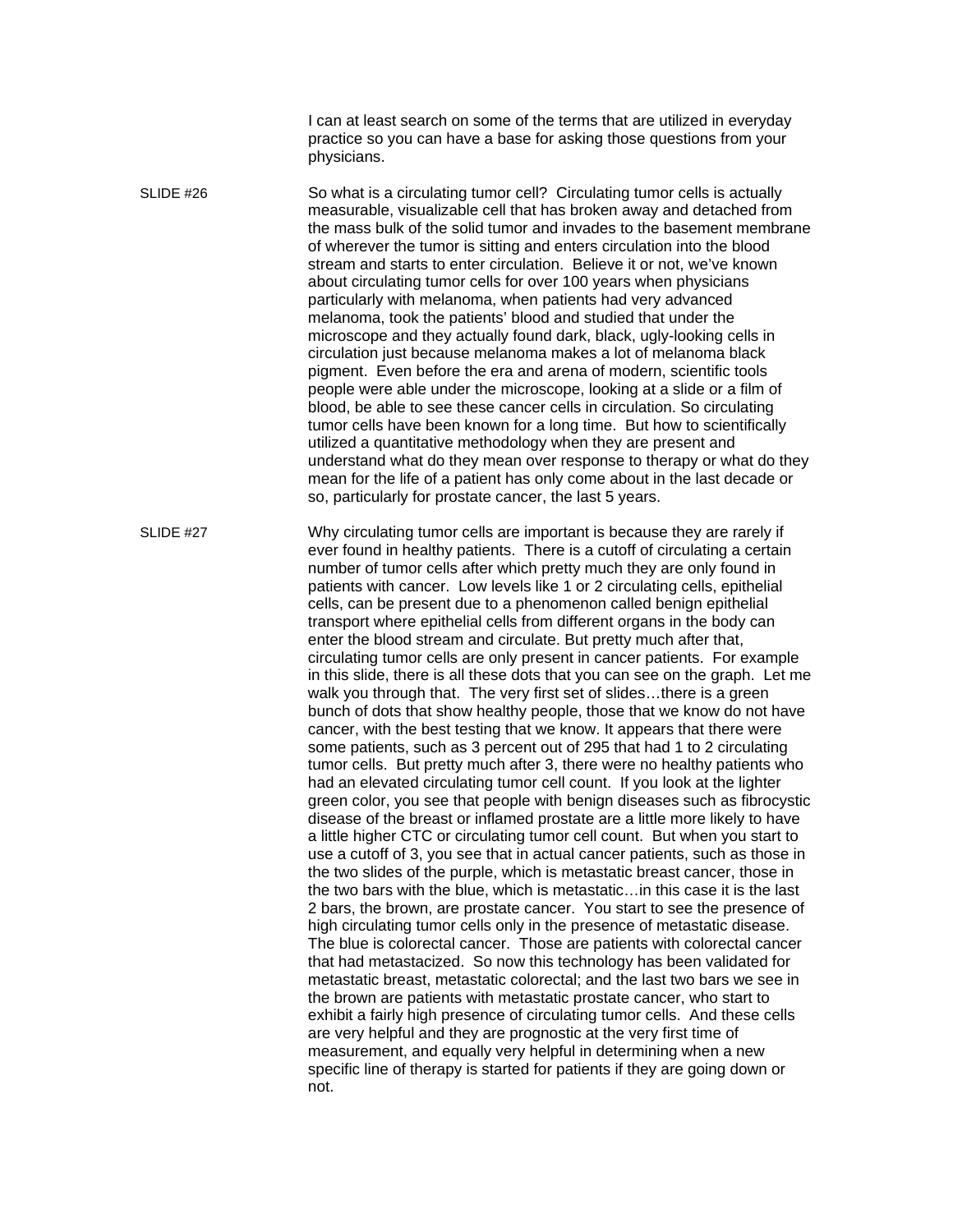SLIDE #28 How are these measured? Just like you get a blood test done, circulating tumor cells are collected in a specific tube only meant for that assay because they stabilize and prevent these cells from bursting open. If blood has just left in any test tube lying around, it has a special buffer that prevents these cells from bursting open. The medical term we use is lysing. Then this sample is then subjected to reagents that remove presence of white cells in the blood and other elements and particularly look for epithelial cells or cancer cells. Then they are run through a machine called (flow phetometry) that tries to label these cells. And you can actually visualize, like in the bottom most panel on the left, you see the green and purple boxes. Those are specific circulating tumor cells that the machine is able to detect from a vial of blood and not just detect but give you a numeric count of how many of these are present in a specific volume of blood to give you a circulating tumor cell count.

SLIDE #29 What does the circulating tumor cell count mean? So if we particularly look at patients with prostate cancer and we take the very first time that the cancer has metastacized and do this assay, do this cell count, we can divide up patients into those who have a low circulating cell count of less than 5—that's the green bar; and those patients who may have an elevated circulating tumor cell count, such as those in the red bar. So if you have a low circulating tumor cell count, like in the green bar, the curve—the diagram on the left—shows that if we go out in time since the very first month when we did this assay, patients who have a very low circulating tumor cell count below 5 live a lot longer and have a more favorable biology of disease than the unfortunate…you know, compared to the green ones, those who have an elevated circulating tumor cell count—those patients unfortunate appear to have a more aggressive type of disease and can have a more rapidly progressing course of disease as compared to patients who may not have a detectible PSA at initial time of diagnosis of metastatic disease.

> Equally important is that the circulating tumor cells are just not static. They respond to change over time. And you can actually measure if a patient is responding to whatever therapy has been started, like hormonal therapy or chemotherapy with metastatic disease by seeing of the circulating tumor cell counts change. So what this slide or diagram is predicting is 4 different groups of folks. If we focus on the green line, that is Group 1. These are patients who start off with a low count below 5 and through the entire course of the disease continue to have a low count. Those patients have more indulent and longer control of disease and live longer. They have longer probability of survival. That is why they are progressing. Each drop in that curve is more people who progress on. So they have a more prolonged survival. And in the red bar are people who unfortunately have a high count. But in spite of whatever therapy you use, if they continue to display continuously through the course of the disease a very high circulating tumor cell or CTC count—unfortunately that cohort or that group of people have more aggressive disease that does not respond to therapy and have shortened median survival, overall survival. So circulating tumor cells can predict survival both at the very first time interval.

SLIDE #30 But now the interesting new curves that come up in this slide compared to the prior are the blue and the orange group. The blue group is people who initially started off with a high circulating tumor cell count but because of therapy the circulating tumor cell count starts to turn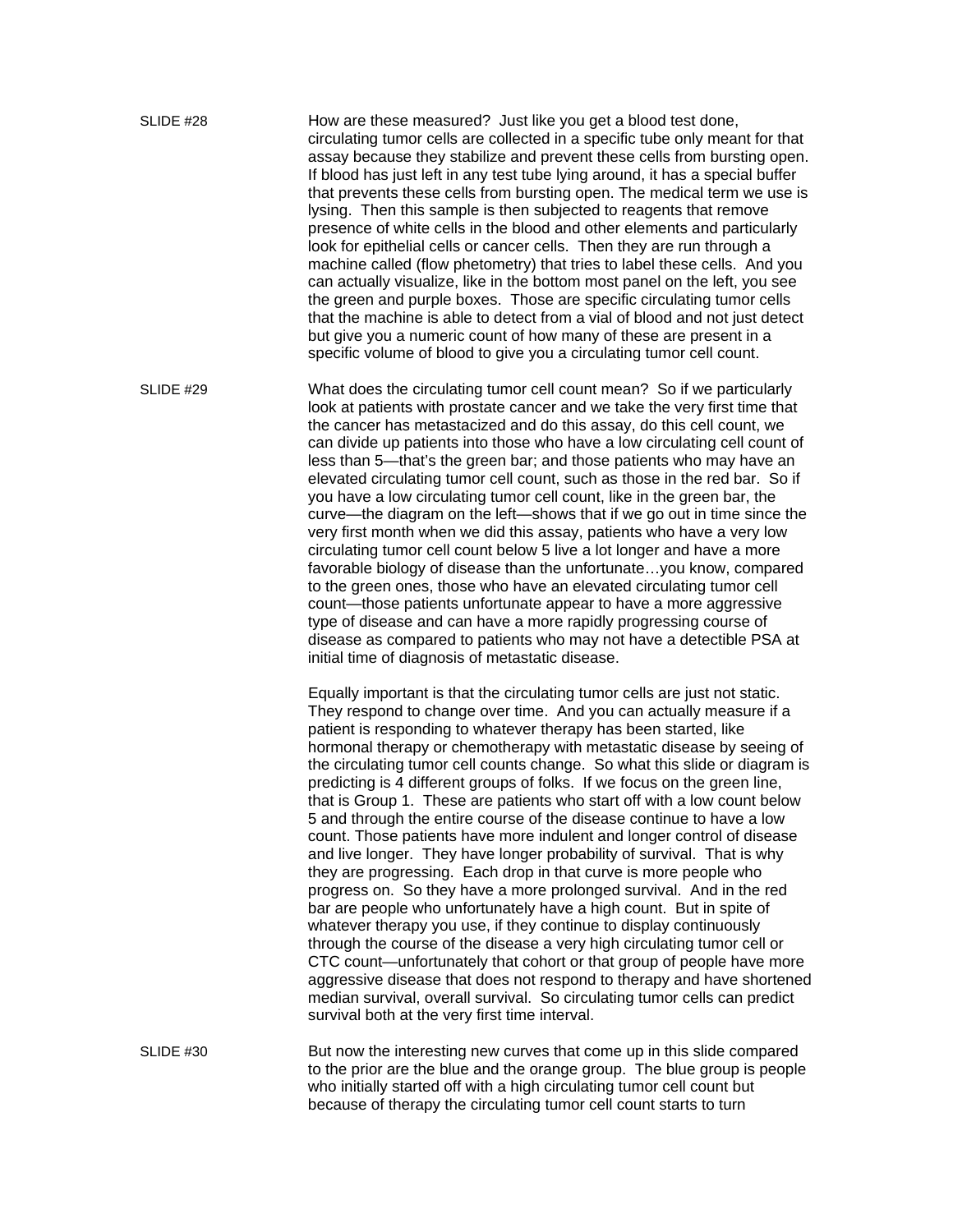negative. They have essentially moved from the red line probability of survival and more towards the green line because of responding to therapy and have a better outcome. And on the flip side, we have the orange line of people who initially started off with a low count, but because of either the biology of disease or over time the cancer becoming more aggressive, stopped responding to therapy, and now over time start to have a more measurable or higher level of circulating tumor cells. Unfortunately for this group of patients, they appear to progress more rapidly. And even if they started, such as those in the green line—they then drop off and start to behave like patients who have a very high circulating tumor cell count all through, such as those on the red line. So what this shows us is that circulating tumor cells are helpful both as a one-time measurement at the time of metastatic disease when it is diagnosed. But not just then but over the course of therapy over time interval these are informative in determining the biology of disease and how well the patients will do over time.

SLIDE #31 So in summary for circulating tumor cell or CTC assay is a monitoring tool for people with metastatic prostate cancer. But as I mentioned, it is also utilized and useful in breast and colorectal cancer. It is a simple blood test that can be drawn through one vial of tube. It has information at initial time of diagnosis of metastatic disease. But also useful when any line of therapy is changed. One thing I failed to monitor is that CTC assays are not always end all and be all for there are some patients who always have a low or undetectible CTC count but may obviously progress to disease radiographically (incomprehensible) metastatic disease with the CTC staying negative. The CTC saying negative always does not mean that people are not progressing. All it means is that they have a more favorable biology of disease. So CTCs can't completely abolish the need for scans such as bone scans, CAT scans, but they just predict that people are going to progress more slowly. And also monitoring of CTCs over time can predict if people are responding to therapy.

> Limitations of CTC is that it has no value in first making a diagnosis of prostate cancer. So CTC should not be done for healthy individuals to just obtain a CTC and ask the question like we do for PSA. *Do I have prostate cancer?* CTCs are no value there. People with metastatic disease—you really should discuss with your doctor the value of CTC testing and how often it should be done and what utility it has in overall monitoring of disease. But as I shared with you, CTCs do provide a very useful value at the first time point of diagnosis of Stage IV metastatic disease, but equally importantly to see if a therapy you start… a month later the CTCs go from positive to negative, clearly prognosticates that that therapy is being effective. And then also I showed you the curves where people can start off with an undetectible value and turn positive and vice-versa.

SLIDE #32 Important things that these patients can do and providers can do is keeping an eye on all indicators and new science that is coming around and bringing it to the attention of your doctor to have informed discussion about the value of any of these tests that have come around.

> Other things to focus on that are very important in this journal are obtaining optimal nutrition and diet. We don't want people to become malnourished or have low diet; while at the same time, there is a larger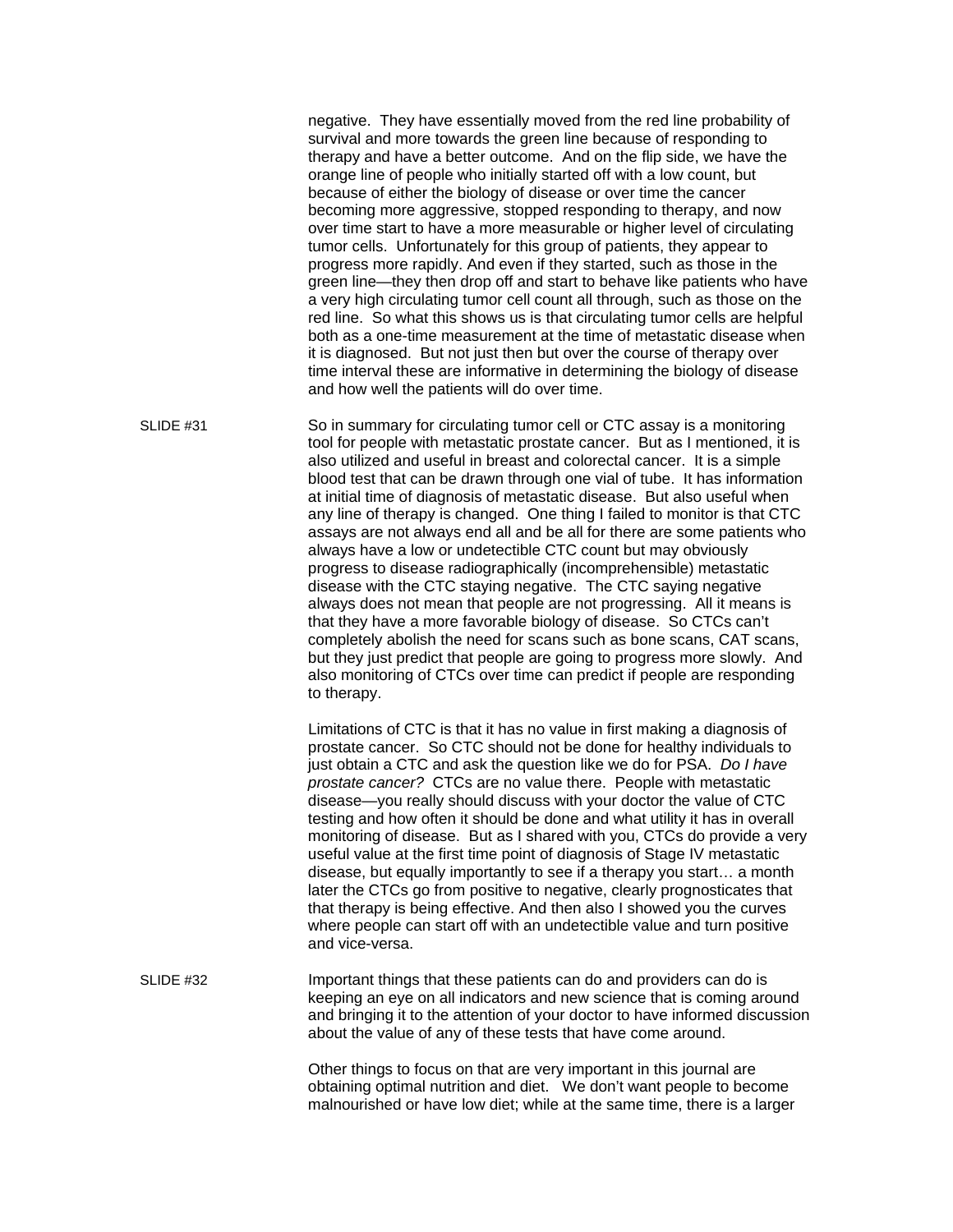|                           | body of literature coming about that prostate cancer may have some<br>pathogenic role in people who have obesity. It appears that people who<br>have obesity appear to have a little more worse outcomes than people<br>who don't from prostate cancer parameters. There is a large role of<br>exercise to play to stay fit, particularly when patients get on to androgen<br>deprivation or hormonal therapy that can lead to bone mass loss and<br>muscle mass loss from long-term androgen deprivation. It is very<br>important to keep fit and exercise to avoid the muscle mass loss that will<br>come about by medical therapy. Maintaining weight, an ideal body<br>weight. It is very important to discuss incontinence and sexual function<br>with your doctor, as well, because those are intimately tied with the<br>diagnosis of prostate cancer and its treatment ever since diagnosis. So<br>it is very important to discuss that with your doctor.                                                                                                                                                                                                                                                                                                                                                                                                                                                                                                                                                                                                                                                                                                                                             |
|---------------------------|---------------------------------------------------------------------------------------------------------------------------------------------------------------------------------------------------------------------------------------------------------------------------------------------------------------------------------------------------------------------------------------------------------------------------------------------------------------------------------------------------------------------------------------------------------------------------------------------------------------------------------------------------------------------------------------------------------------------------------------------------------------------------------------------------------------------------------------------------------------------------------------------------------------------------------------------------------------------------------------------------------------------------------------------------------------------------------------------------------------------------------------------------------------------------------------------------------------------------------------------------------------------------------------------------------------------------------------------------------------------------------------------------------------------------------------------------------------------------------------------------------------------------------------------------------------------------------------------------------------------------------------------------------------------------------------------------------------|
| SLIDE #33                 | Also very importantly, there is a very useful publication available from the<br>Us TOO organization. You can also find it on their Website. It's called<br>Signposts, which talks about the utility of various modalities of diagnostic<br>testing, whether it be done through scans or blood tests, such as PSA or<br>free PSA or circulating tumor cells that I've touched about. So utilizing a<br>resource like this to keep yourself up to date can be very useful.                                                                                                                                                                                                                                                                                                                                                                                                                                                                                                                                                                                                                                                                                                                                                                                                                                                                                                                                                                                                                                                                                                                                                                                                                                      |
|                           | I will now conclude my formal presentation.                                                                                                                                                                                                                                                                                                                                                                                                                                                                                                                                                                                                                                                                                                                                                                                                                                                                                                                                                                                                                                                                                                                                                                                                                                                                                                                                                                                                                                                                                                                                                                                                                                                                   |
| <b>Pam Barrett:</b>       | Thanks, Dr. Bhandari. Right now, Dr. Bhandari, we have all of the<br>questions are in the chat box. So if you want to start with those.                                                                                                                                                                                                                                                                                                                                                                                                                                                                                                                                                                                                                                                                                                                                                                                                                                                                                                                                                                                                                                                                                                                                                                                                                                                                                                                                                                                                                                                                                                                                                                       |
| SLIDE #34<br>Dr Bhandari: | Okay. Let me take a good very relevant question that comes from the<br>Website and let me for everybody's benefit read that. Do most labs do<br>CTC tests and are these covered by insurance? So as I explained to<br>you, there is a propriety technology that has been developed after years<br>of research and validation by Veridex that uses a specific sample<br>collection buffer to keep these circulating tumor cells from bursting open<br>and lysing. So there are many national reference labs, such as Quest<br>Diagnostics (inaudible) that I know that do undertake CTC testing. You<br>just have to ask your physician. Very often  I believe many, many<br>medical oncologists are well educated and do these tests. And in terms<br>of coverage by insurance, that is specific to insurance. I do know that for<br>the diagnosis of metastatic breast, colorectal, and more importantly<br>prostate cancer, all of these disease states—Medicare covers payment<br>for this. In my personal experience, most insurances do. But obviously<br>you should check with your insurance carrier and have your physician's<br>office verify that so you're sure that your insurance will cover that testing.<br>It will not be covered, as I mentioned, it is not indicated at the time of<br>initial prostate-confined prostate cancer or for monitoring. PSA is our<br>initial therapy. It only has a role in the advanced setting of advanced<br>disease or Stage IV disease. I will also say for our members on the line<br>today from Veridex-if you have other information that you can share,<br>please Katy or anybody else, please go ahead and add to what I've just<br>shared with you. |
|                           | There is another good question. What are the confounders of PSA<br>tests? The participant asks examples prostatitis, recent sexual activity,<br>digital rectal exam. That's a good question. The confoundersthe<br>established known confounders of PSA tests are a couple of important<br>medical conditions beyond cancer. For example, we all know that an                                                                                                                                                                                                                                                                                                                                                                                                                                                                                                                                                                                                                                                                                                                                                                                                                                                                                                                                                                                                                                                                                                                                                                                                                                                                                                                                                 |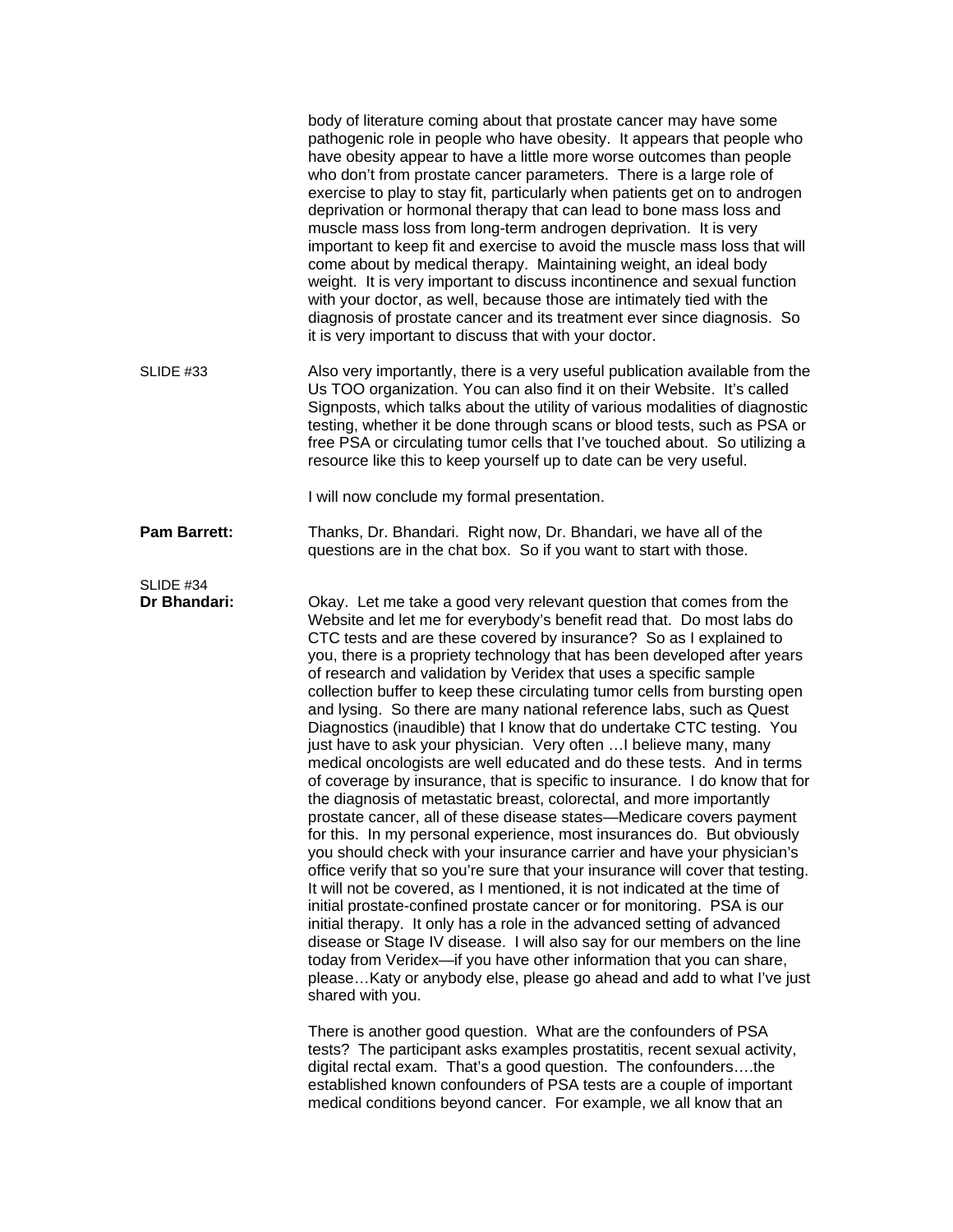|                     | enlarged prostate, a condition called benign prostatic hypertrophy, when<br>the prostate gland starts to get larger as happens over the natural course<br>of living or aging, most men start to see that the volume of the prostate<br>gland itself gets larger over a time interval. So simple benign prostatic<br>hypertrophy or having more normal prostate tissue can give you a rise in<br>PSA, what we call BPH. Absolutely infection or inflammation of the<br>prostate, such as prostatitis, can also give you some rise in the PSA<br>marker. The amount of PSA that goes up from recent sexual activity or<br>direct manipulation of the prostate itself is usually not that much. It might<br>be simply .2 or so but should not give a very dramatic rise in PSA as the<br>other two conditions can, such as BPH or prostatitis, but can also<br>yesdo lead to a little bit of a PSA rise. So generally that is what we<br>believe in the field. And if that is a question at the time of your testing,<br>you should also discuss this specifically with your urologist because they<br>are the ones who most closely follow determining that level of PSA rise<br>in a given clinical context.                                                                                              |
|---------------------|----------------------------------------------------------------------------------------------------------------------------------------------------------------------------------------------------------------------------------------------------------------------------------------------------------------------------------------------------------------------------------------------------------------------------------------------------------------------------------------------------------------------------------------------------------------------------------------------------------------------------------------------------------------------------------------------------------------------------------------------------------------------------------------------------------------------------------------------------------------------------------------------------------------------------------------------------------------------------------------------------------------------------------------------------------------------------------------------------------------------------------------------------------------------------------------------------------------------------------------------------------------------------------------------------------|
|                     | Another good question is here that I read: Why aren't more directed<br>biopsies in use? Is MRI with DCE useful in predicting tumor location?<br>Good questions. I am not the absolute authority on PSA biopsies being<br>a medical oncologist, given the fact that I don't do these myself like the<br>urologist does. The problem with MRI is that it is hard to biopsy right<br>when you are in a tube of an MRI machine. Ultrasound is a lot more<br>portable, available in every doctor's office or biopsy suite and does a<br>pretty good job at localizing at least where to put the needle in to get a<br>biopsy, specifically for nodule or abnormalities detected within the<br>prostate gland, but harder to do under MRI. But I think this is an active<br>area of research. There might be centers that do it. At least in, for<br>example, breast cancer, they are starting to do MRI-guided biopsies. But<br>I haven't heard of that extensively in prostate cancer arena.                                                                                                                                                                                                                                                                                                                 |
|                     | Why don't we open this up to the phone lines for some of our participants<br>who may not be able to submit questions over the internet.                                                                                                                                                                                                                                                                                                                                                                                                                                                                                                                                                                                                                                                                                                                                                                                                                                                                                                                                                                                                                                                                                                                                                                  |
| <b>Pam Barrett:</b> | There is a question from Henry from Texas. Doctor, when you talk about<br>the CTCshe is wondering why when a biopsy is done, why a ploidy<br>analysis is not automatically done. And does thiswill this give the<br>same results as the CTC analysis?                                                                                                                                                                                                                                                                                                                                                                                                                                                                                                                                                                                                                                                                                                                                                                                                                                                                                                                                                                                                                                                    |
| Dr Bhandari:        | I think they are very complimentary and different questions. Ploidy, if I<br>understand correctly what you mean, is to determine the genetic make<br>up. And a lot of aggressive cancers do not normally divide up their DNA<br>content into (dotter) cells. And some of the (dotter) cells (maybe) can<br>have extra chromosomal cells that leads to ploity. And ploity is a marker<br>in a lot of cancers for more aggressive biology of disease. But I think<br>that would correlate with the Gleason score. The Gleason does a fairly<br>good job in determining the aggressive or more indulent biology of<br>disease. CTC I think is in my mind complimentary and has never been<br>compared directly with ploity. CTC is picking up another agressiveness<br>biology of the cancer but through the blood stream. So there you are<br>actually looking at cancer cells that have left (wherever) the bulk of the<br>tumor, whether in the prostate or bones or to metastasize in the lymph<br>glands. So these cancer cells are actually leaving where the tumor is<br>sitting and entering the circulation in a very detectible manner. And I<br>think that that provides complimentary information but not the exact<br>same information as ploidy. So I think that the more directly comparable |